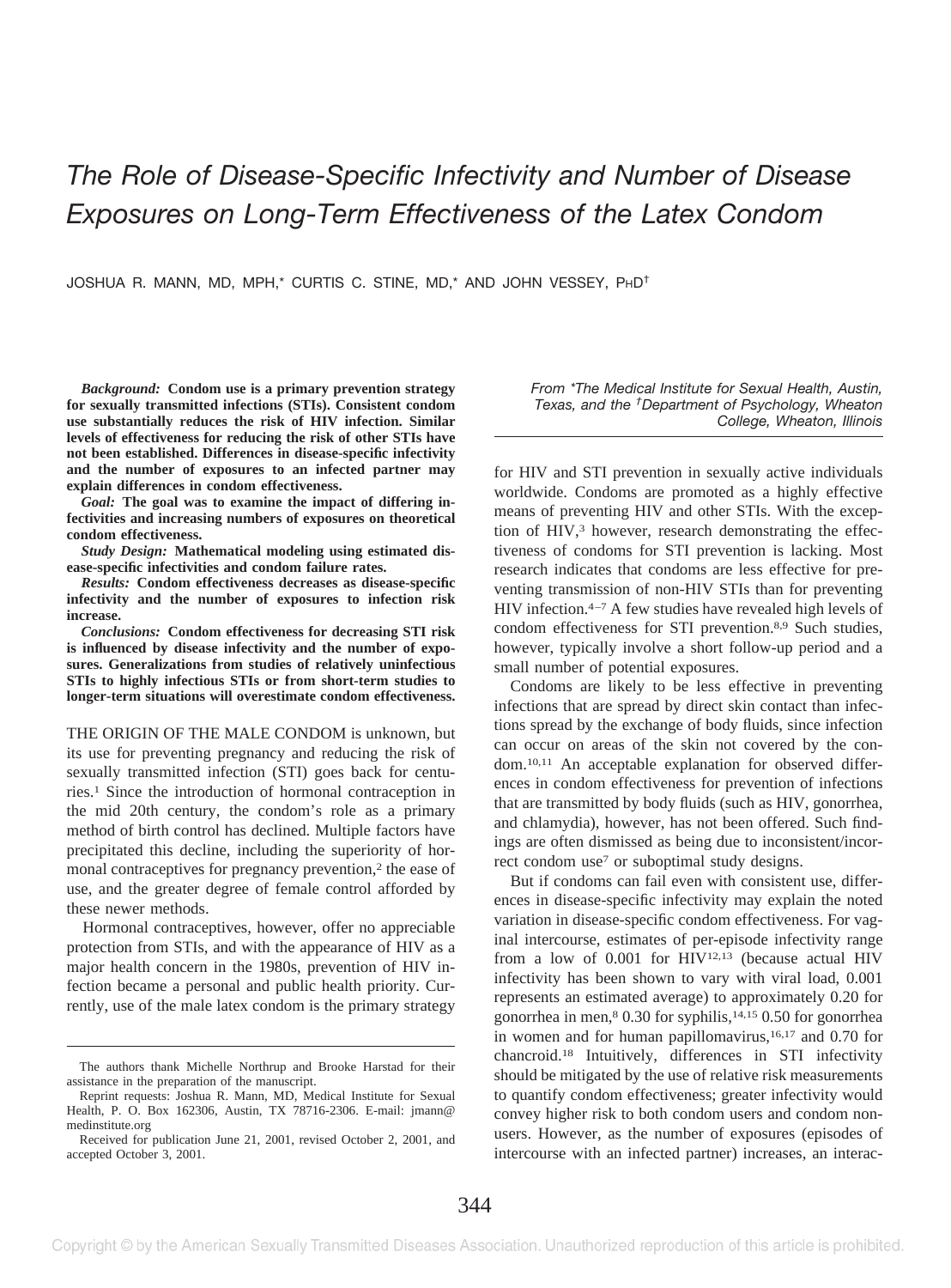tion between disease-specific infectivity and number of episodes of intercourse may explain many of the reported differences in the condom's ability to reduce the risk of infection. This article examines the impact of varying disease infectivity and increasing number of exposures on condom effectiveness.

#### **Methods**

Infection risks and relative risks were calculated for increasing numbers of coital exposures to an infected partner, on the basis of hypothetical per-episode infectivities and a consistent condom breakage and slippage rate. Infectivity estimates were chosen to approximate the infectivities of HIV (0.001), gonorrhea (0.20 for men and 0.50 for women), syphilis (0.30), and chancroid (0.70).

We chose a condom breakage and complete slippage rate of 0.03 for our calculations. This estimate of condom breakage and slippage risk is based on numerous studies showing that combined clinical breakage and complete slippage rates usually range between two and four percent in the general population.19 In fact, rates of condom breakage and combined (partial and complete) slippage are higher, but only complete slippage is included in our calculations because it is more likely to result in significant infection risk.

#### *Calculating Infection Risk*

The probability (q) that a nonuser of condoms will remain uninfected after n episodes of sexual intercourse with an infected partner can be calculated as

$$
q=(1 - inf)^n.
$$

where inf represents the per-episode infectivity of the disease in question (that is, the likelihood of becoming infected during a single act of sexual intercourse with an infected person).8 This is the familiar Bernoulli process that has been used to model HIV infection risk and condom effectiveness for HIV prevention.20,21

The probability  $(p_{n \text{nonuser}})$  that a condom nonuser will become infected after n episodes of intercourse with an infected partner is calculated as

$$
p_{n \text{ nonuser}} = 1 - q \text{ or } 1 - (1 - inf)^n.
$$

If one assumes that disease transmission occurs only when the condom breaks or slips, the probability of infection for a condom user depends on (1) the *number of episodes* of intercourse with an infected partner; (2) the *infectivity* of the STI; and (3) the per-episode *probability (f) of condom failure (breakage or slippage)*. If the risk of becoming infected from coital exposure during which the condom breaks or slips off is equivalent to the infection risk if condoms are not used, the probability  $(p_{n \text{ condom user}})$  that

a condom user will become infected after n episodes of intercourse with an infected partner is:

$$
p_{n\text{ condom user}} = 1 - [1 - (f)(\text{inf})]^n.
$$

This approach assumes that each coital act carries with it the same risk of infection: the risk of condom breakage or slippage times the risk of infection when condom breakage or slippage occurs. Given our assumption that new infections occur only when condoms break or slip off, it would perhaps be more appropriate to think of infection risk as being zero when condom breakage or slippage does not occur and being equal to the infectivity (inf) when breakage or slippage does occur. Calculations based on these assumptions can be made using a binomial distribution to quantify the probability of achieving any number (a) of condom breakages/slippages, given a number (n) of episodes of sexual intercourse. The Bernoulli process can then be used to calculate infection risk, given each number (a) of condom breakages/slippages. The weighted average of the risk for each potential number of breakages/slippages represents the total infection risk.

The results of the two approaches are identical for every exposure scenario. Because the calculations can be carried out much more efficiently with the strictly logarithmic approach, it is used exclusively throughout the remainder of this article.

#### *Calculating Relative Risk*

Condom effectiveness is normally expressed as relative risk—that is, the ratio of infection risk in condom users to infection risk in nonusers. It is calculated as

### $RR = (infection risk in condom user)$

## *infection risk in nonuser*

A relative risk of 1.0 indicates that an intervention has no protective effect on infection risk. A relative risk below 1.0 demonstrates some protective effect. This protective effect becomes stronger as the relative risk approaches zero. A relative risk  $>1.0$  would indicate an increased risk due to condom use (not a medically plausible outcome).

#### **Results**

#### *Infection Risk With Condom Nonuse*

As illustrated in Figure 1, the calculated risk of infection when condoms are not used increases as the number of coital exposures to an infected individual increases. The rate of increase is very rapid for infections with high infectivities. Infection risk approaches 100% after 10 unprotected exposures for diseases with infectivities of 0.50 or 0.70. The probability of infection when a disease's infectivity is 0.2 or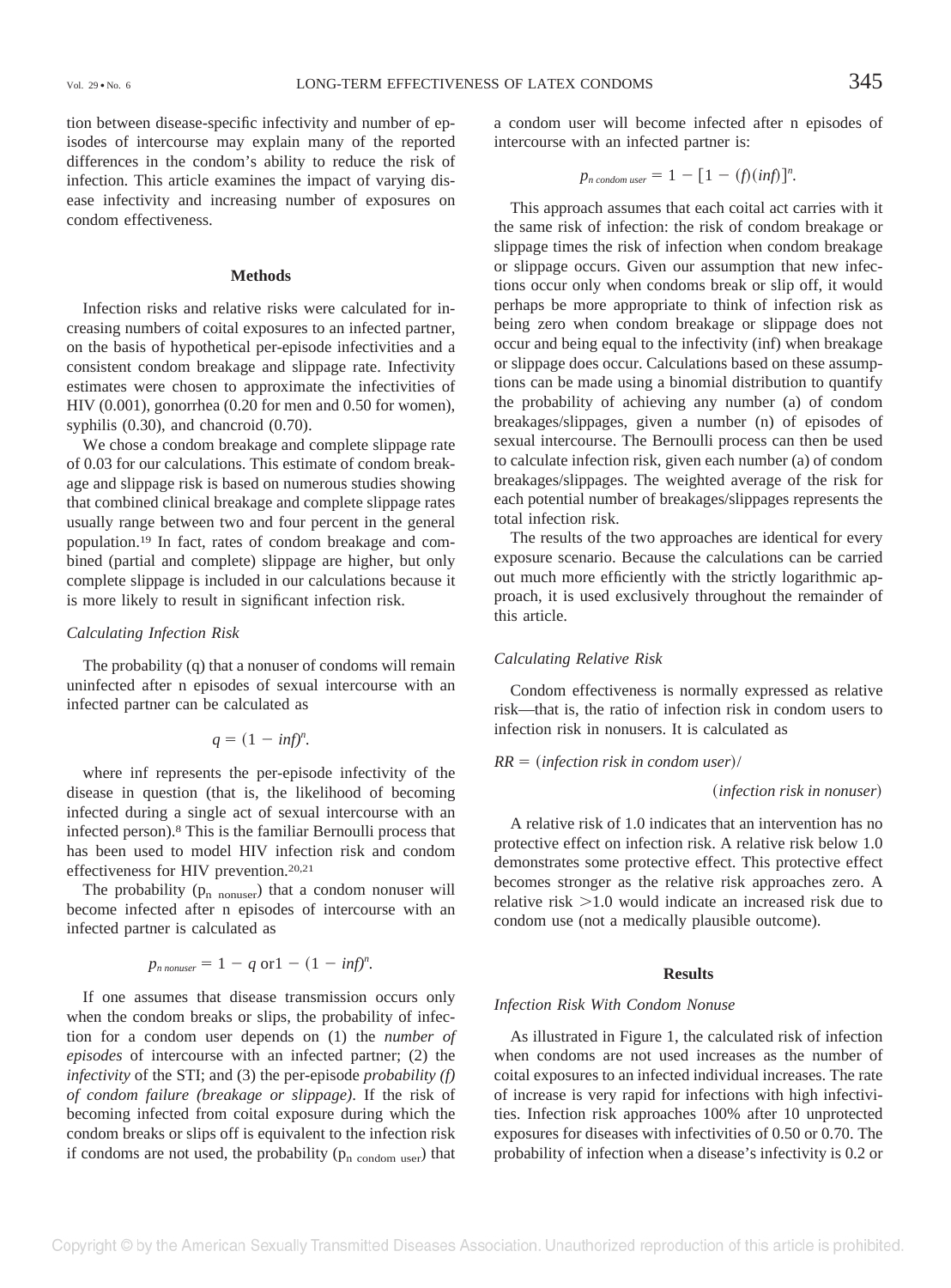

Fig. 1. Infection risk for nonusers of condoms, given differing levels of infectivity and increasing exposures to an infected partner.

0.3 approaches 100% with approximately 30 unprotected exposures.

For a disease with an infectivity of 0.001, infection risk rises much less rapidly. After 30 unprotected exposures, the probability of infection is 3%. After 100 exposures, the probability of infection is 9.5%.

#### *Infection Risk with Condom Use*

Calculated infection risk when condoms are used is illustrated in Figure 2. As with condom nonuse, infection risk increases as the number of exposures increases. Again, this increase occurs more rapidly when the infectivity of the STI is greater. Initially, the risk of infection when condoms are used is low. However, as the number of exposures increases,



Fig. 2. Infection risk for condom users, given differing levels of infectivity and increasing exposures to an infected partner.



Fig. 3. Relative risk of infection (condom users versus nonusers), by infectivity and number of exposures.

the probability of infection can become quite high, especially for highly infective STIs.

When infectivity is 0.70, 10 exposures with a condom confer a 19% risk of infection. With 50 exposures, the risk is 65%, and with 100 exposures the risk is 88%. When infectivity is 0.50, 10 exposures confer a 14% risk of infection and 50 exposures confer a 53% risk. After 10 exposures, when infectivity equals 0.30, the probability of infection is 8.6%. After 50 exposures, infection risk is 36%, and after 100 exposures, it is 59.5%. After 10 exposures using a condom when infectivity is 0.20, the probability of infection is 5.9%. With 100 exposures, the risk is 45.2%. When infectivity is very low (0.001), the risk after 10 exposures using a condom is only 0.03%, and after 100 exposures it is just 0.3%.

## *Relative Risk of Infection With Condom Use (Condom Effectiveness)*

Although absolute infection risk is important and may be especially useful for counseling patients, condom effectiveness is typically expressed as a relative risk. The calculated impact of different levels of disease infectivity and increasing numbers of exposures on the relative risk of infection with condom use is depicted in Figure 3. Relative risk (and therefore Figure 3) is a function of the risk of infection in condom users (Figure 2) and the risk of infection in nonusers (Figure 1).

When infectivity is 0.70, the calculated relative risk is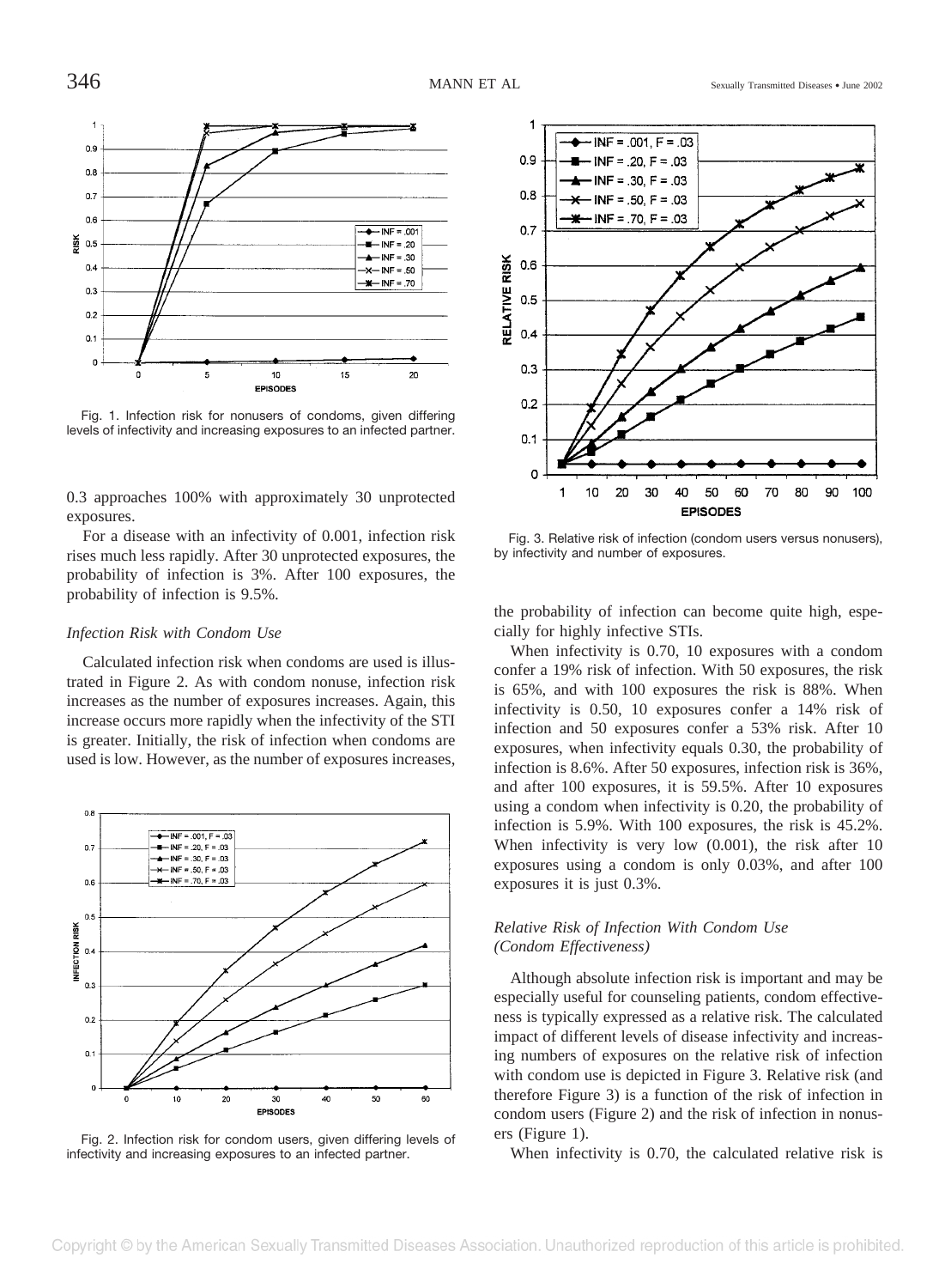low for the first few episodes of intercourse, but then it increases to 0.19 with 10 exposures, 0.65 for 50 exposures, and 0.88 for 100 exposures. This means that when infectivity is 0.70, an individual who always uses a condom and who has 100 exposures to an infected sexual partner is 88% as likely to have been infected as someone with the same number of exposures to the same infection who never uses a condom.

When infectivity is 0.50, the calculated relative risk is 0.14 after 10 exposures, 0.53 after 50 acts, and 0.78 after 100. For an infectivity of 0.30, relative risk is calculated as 0.09 with 10 exposures but increases to 0.36 after 50 exposures and 0.60 after 100 exposures. An infectivity of 0.20 results in a calculated relative risk of 0.066 after 10 exposures, 0.26 after 50 acts, and 0.45 after 100.

When infectivity is very low, relative risk remains low despite large numbers of exposures. When infectivity equals 0.001, the calculated relative risk after 10 and 100 exposures is  $0.030$  and  $0.032$ , respectively.

#### **Discussion**

One's risk of infection increases with increasing numbers of *unprotected* sexual acts with an infected partner. Similarly, our calculations indicate that one's risk of infection increases with increasing numbers of *condom-protected* sexual exposures. Based on our models, the *relative risk* of infection in condom users also increases with increasing numbers of exposures. Our models also indicate that relative risk is highly associated with STI-specific infectivity. Relative risk increases (less risk reduction) more rapidly with increasing exposure in more infectious diseases. These findings are in agreement with previously published models of HIV risk using a similar approach.20,21

Because of the impact of increasing infectivity on relative risk, it is inappropriate to generalize condom effectiveness from infections with low infectivity (such as HIV) to infections with high infectivity (such as gonorrhea) or vice versa. Clinical research is needed to determine whether differences in disease-specific infectivity will actually result in different relative risks.

Our findings also call into question the validity of studies that attempt to measure the effectiveness of condoms in preventing STI transmission but fail to measure the number of sexual acts (exposures) of participants. Future studies of condom effectiveness must measure the number of sexual acts in which study subjects participate. Follow-up periods should be of adequate duration to allow a substantial number of exposures to occur. Similarly, because of the impact of multiple episodes of intercourse on condom effectiveness, results from studies that follow participants for a short period of time (a few episodes of intercourse, or even a few weeks of follow-up) cannot be used to estimate long-term condom effectiveness.

In addition, general statements about condoms being "80%, 90%, or 99% effective" for preventing STIs must be avoided. For such statements to be accurate, the number of exposures to a particular STI must be specified. Generic estimates of effectiveness fail to account for differences in relative risk based on different numbers of exposures and differing disease-specific infectivities.

In this article, we use the term *effectiveness* to describe the ability of condoms, when used consistently, to reduce STI risk. *Efficacy* may be a preferable term to describe this measure, because our models predict condom performance under "ideal" conditions, i.e., consistent use. However, efficacy in the context of condom research typically refers to *both* consistent and correct use. Some portion of condom breakage and slippage is likely due to user error and not mechanical failure. Since the breakage and slippage rates used in our models probably include some user error, we have chosen *effectiveness*. However, we acknowledge that our estimates may more closely approximate condom *efficacy* than *effectiveness* in actual use.

Our calculations rest on a number of assumptions. First, we assume that all episodes of intercourse occur with an infected partner. This is an appropriate assumption because, although most bacterial STIs will eventually resolve even without treatment, most STIs persist (and continue to be infectious) for several months to a year or longer if not successfully treated. Some viral STIs persist for the remainder of the infected person's life. The upper range of sexual encounters with an infected individual used in our calculations (100) is well within the realm of possibilities for the number of episodes of vaginal intercourse over a 1-year period. Lower levels of sexual exposure (1–50 acts of intercourse) are reasonable for a sexual relationship that is measured in days, weeks, or (possibly) months. Assuming that all episodes of sex occur with an infected partner allows us to isolate the effectiveness of the latex condom itself, which is the real purpose of this article.

Second, we assume that disease transmission with condom users occurs only if the condom breaks or slips off. This assumption is based on the body of research that shows condoms, in the absence of manufacturing defects, to be effective barriers for infectious agents. The assumption should hold true for STIs spread by the exchange of body fluids, such as HIV and gonorrhea. For those infections spread by skin-to-skin contact, such as chancroid, syphilis, genital herpes, and infection due to human papillomavirus, infection that occurs outside the area covered by an intact condom can be transmitted even if a condom is used and does not break or slip. Therefore, condom failure rates for these infections are likely higher than would be predicted by our models.

We also assume a consistent rate of condom breakage and complete slippage during intercourse. The rate we have used in our calculations (0.03) falls within the usual range of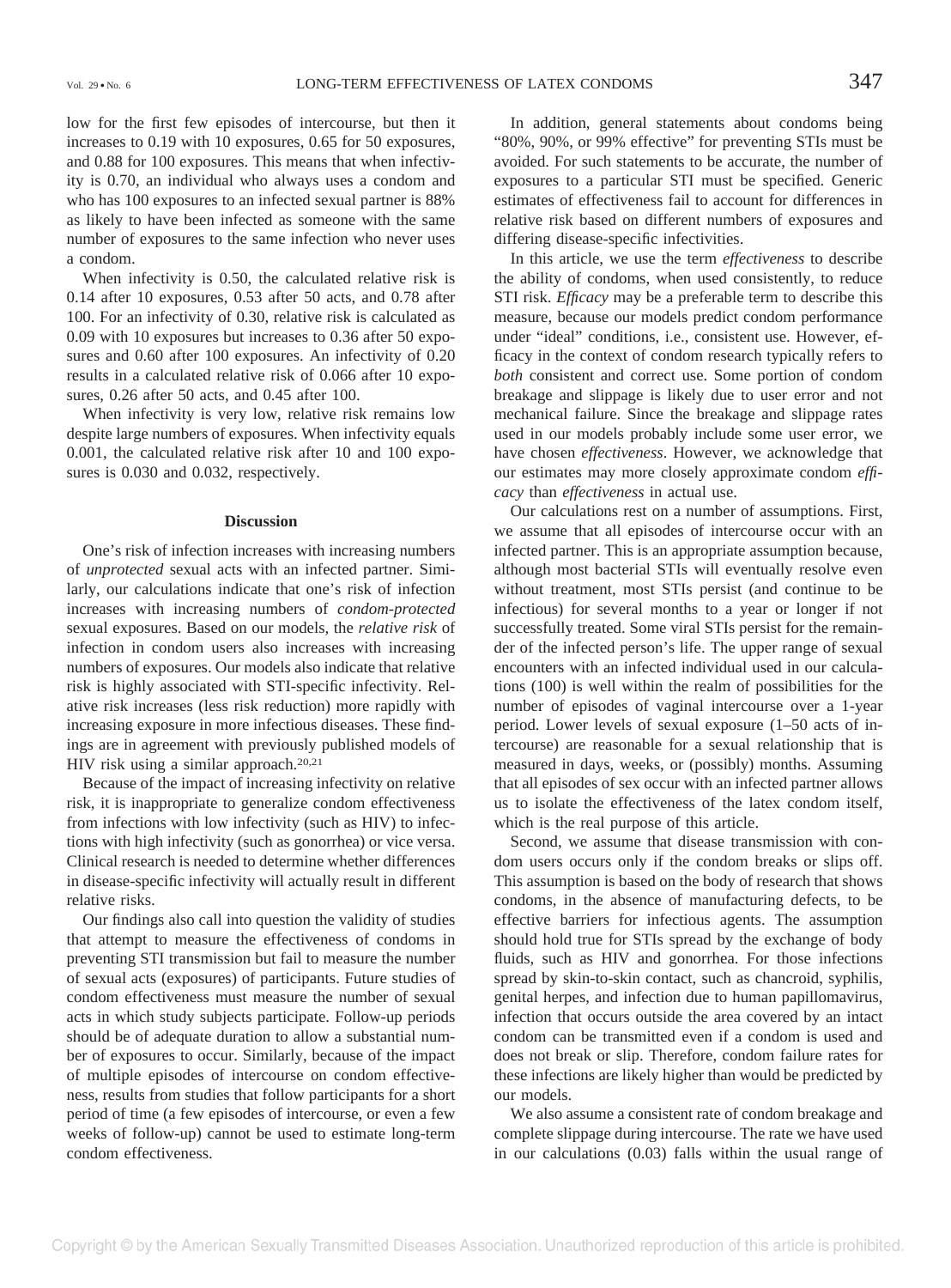reported breakage and complete slippage rates. It is likely that breakage and slippage rates are not randomly distributed throughout the population of condom users, and previous research shows that breakage and slippage rates may decrease with increasing condom use experience.<sup>22</sup> For the most experienced condom users (prostitutes, for example), our breakage and slippage assumptions are likely to overestimate condom failure. However, for the least experienced condom users (adolescents, for example), the risk of breakage and slippage is likely to be underestimated. To compensate for overestimation or underestimation, we performed calculations using three different and plausible rates for condom breakage and slippage: 0.01, 0.03, and 0.05. The results of each calculation (available from the authors upon request) were similar to those described in this article, although actual calculated infection risks and relative risks were different for each probability of breakage/slippage.

Fourth, we assume that STI infectivity is constant on a per-act basis. In actuality, most estimates of infectivity are averages. In the case of HIV, evidence suggests that infectivity varies substantially over the course of the disease, as the viral load rises and falls.13 However, calculated infectivities of HIV are consistently an order of magnitude or more below those of most other STIs. Our assumption of constant infectivity should not detract from the purpose of this paper: to examine the impact of differences in infectivity and number of exposures on condom effectiveness.

Last, we assume that each event of breakage or complete slippage exposes one to the same risk of infection. Furthermore, we assume that this risk is the same as the risk with condom nonuse. These assumptions are likely not entirely correct. Whereas some breakages/slippages are likely to expose the individual to an infection risk identical to the risk of unprotected intercourse, others probably involve less risk. However, limiting our considerations to clinical breakage (breakage during intercourse) and complete slippage (slippage in which the condom completely slips off the penis) rather than all breakage and slippage will minimize this problem. Adjusting for remaining differences in the amount of infection risk due to breakage and slippage would have the same effect as using different estimates for breakage and slippage rates. The slopes of the curves would change, but the underlying phenomenon (increasing relative risk due to increasing infectivity and number of acts of intercourse) would not be changed.

If every individual within an entire population of sexually active individuals used latex condoms consistently and correctly, the incidence and eventually the prevalence of many STDs would decline. This is the perspective of those interested in population health: find a prevention strategy that reduces the risk of an adverse health consequence and implement that strategy throughout the population. Universal implementation of even a marginally effective prevention strategy should ultimately reduce disease prevalence.

But the goals of the clinician often differ from the goals of the population health advocate. Clinicians advocate for individuals and are primarily interested in the personal health of individual patients. Nonetheless, counseling individual patients about prevention strategies requires knowledge of the principles and measures of population health. Which STIs are most prevalent in the patient's community of sexual partners? Are the prevalent diseases transmitted by infected body fluids or by contact with infected skin? How contagious are the prevalent diseases? How experienced in using condoms is this patient? All of these factors will impact the patient's per-episode risk of contracting a new STI.

Finally, the clinician must keep in mind the concept of cumulative risk. As the number of uses of any imperfect prevention intervention increases, the cumulative potential for intervention failure also increases. If the intervention fails, disease may occur. Therefore, disease screening and other early recognition and treatment programs are important components of clinical practice. The findings of this report, particularly when coupled with the knowledge that many STIs are clinically asymptomatic, should encourage the clinician to screen appropriately for STIs with high prevalence in the community–even in patients who report they consistently and correctly use condoms.

#### **References**

- 1. Youssef H. The history of the condom. J R Soc Med 1993; 86:226– 228.
- 2. Fu H, Darroch JE, Haas T, Ranjit N. Contraceptive failure rates: new estimates from the 1995 National Survey of Family Growth. Fam Plann Perspect 1999; 31:56–63.
- 3. Davis KR, Weller SC. The effectiveness of condoms in reducing heterosexual transmission of HIV. Fam Plann Perspect 1999; 31: 272–279.
- 4. Cates W, Stone KM. Family planning, sexually transmitted diseases and contraceptive choice: a literature update. Part I. Fam Plann Perspect 1992; 24:75–84.
- 5. Fortenberry JD, Brizendine EJ, Katz BP, Wools KK, Blyth MJ, Orr DP. Subsequent sexually transmitted infections among adolescent women with genital infection due to *Chlamydia trachomatis, Neisseria gonorrhoeae,* or *Trichomonas vaginalis*. Sex Transm Dis 1999; 26:26–32.
- 6. Rosenberg MJ, Davidson AJ, Chen Jian-Hua, Judson FN, Douglas JM. Barrier contraceptives and sexually transmitted diseases in women: a comparison of female-dependent methods and condoms. Am J Public Health 1992; 82:669–674.
- 7. Zenilman JM. Condom use to prevent incident STDs: the validity of self-reported condom use. Sex Transm Dis 1995; 22:15–21.
- 8. Hooper RR, Reynolds GH, Jones OG, et al. Cohort study of venereal disease. I: the risk of gonorrhea from infected women to men. Am J Epidemiol 1978; 108:136–144.
- 9. Hart G. Factors influencing venereal infection in a war environment. Br J Vener Dis 1974; 50:68.
- 10. National Institutes of Health. Cervical cancer: NIH consensus statement. 1996; 14:1–38.
- 11. Division of STD Prevention. Prevention of Genital HPV Infection and Sequelae: Report of an External Consultants' Meeting. Atlanta: Department of Health and Human Services, Centers for Disease Control and Prevention, December 1999.
- 12. Mastro T, de Vincenzi I. Probabilities of sexual HIV-1 transmission. AIDS 1996; 10(suppl A):S75–S82.